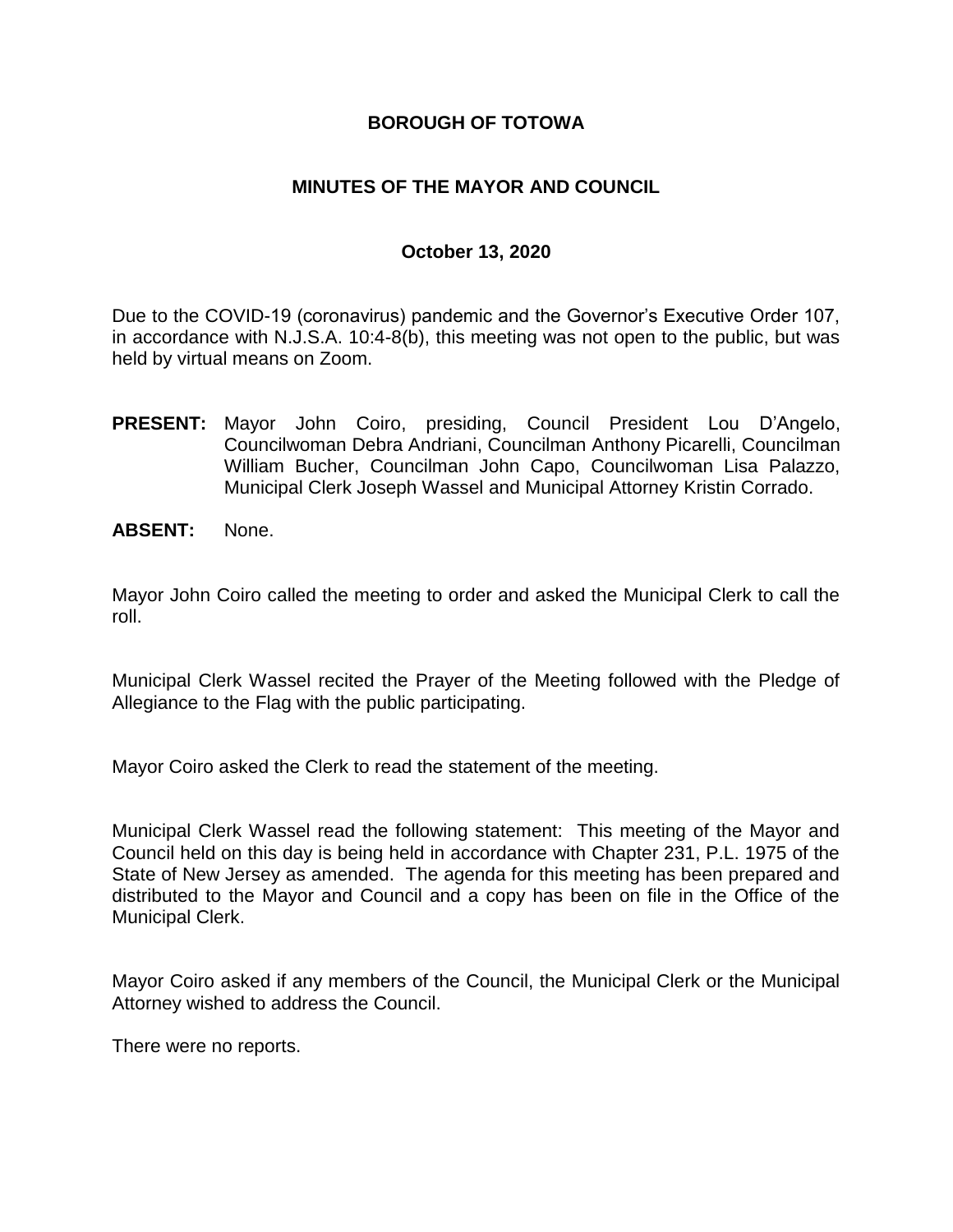Mayor Coiro asked if any citizens attending via Zoom wished to be heard on any matter.

# CITIZENS HEARD:

There were no citizens who wished to be heard and Mayor Coiro announced that we have not received any emailed questions pertaining to the public portion of the meeting through 7:30 p.m.

There was a motion by Councilman D'Angelo, seconded by Councilwoman Andriani to approve the Minutes of the Mayor and Council for the meeting of September 22, 2020. On roll call vote, all members of the Council present voted in the affirmative.

### COMMITTEE ON FINANCE:

There was a motion by Councilman Picarelli, seconded by Councilman D'Angelo to approve Resolution No. 2020-21 for the payment of bills. On roll call vote, all members of the Council present voted in the affirmative.

There was a motion by Councilman Picarelli, seconded by Councilman D'Angelo to approve payment of the  $4<sup>th</sup>$  Quarter 2020 Budget Allotment to the Borough of Totowa Public Library in the amount of \$197,964. On roll call vote, all members of the Council present voted in the affirmative.

COMMITTEE ON PUBLIC SAFETY:

There was a motion by Councilman D'Angelo, seconded by Councilman Capo to adopt the following Resolution Authorizing The Purchase And Installation Of New MDT's For The Borough Of Totowa Police Department Fleet Due To Covid-19. On roll call vote, all members of the Council present voted in the affirmative.

# RESOLUTION NO. 114-2020

RESOLUTION AUTHORIZING THE PURCHASE AND INSTALLATION OF NEW MDT'S FOR THE BOROUGH OF TOTOWA POLICE DEPARTMENT FLEET DUE TO THE COVID-19 PANDEMIC WHEREAS, SARS-CoV-2 is the virus that causes Coronavirus Disease 19 ("Covid-19"),

Minutes 10/13/2020 Page 2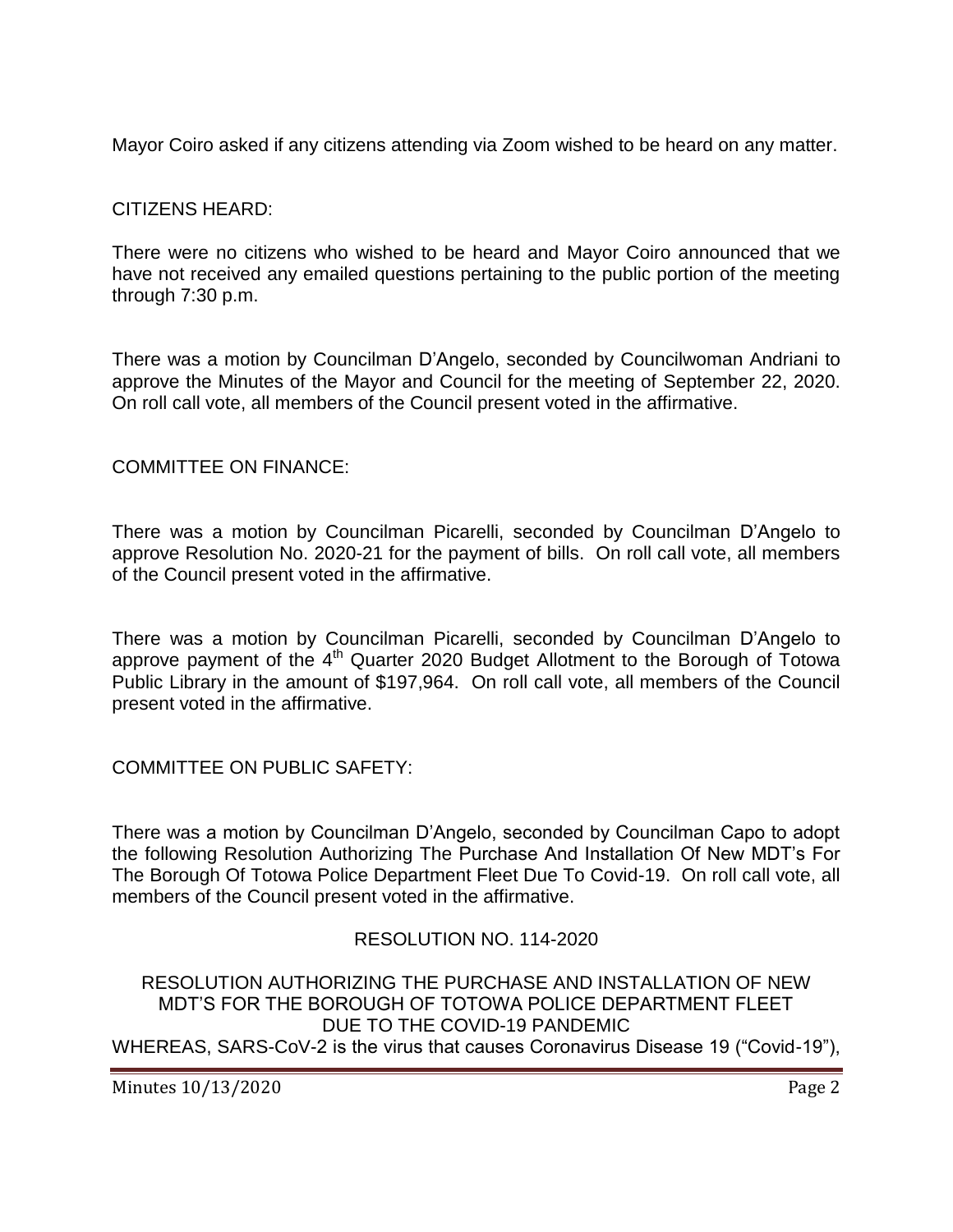a contagious and at times fatal, respiratory disease; and

WHEREAS, by Executive Order No. 103 dated March 9, 2020, Governor Phil Murphy declared a Public Health Emergency and State of Emergency in the State of New Jersey in response to the Covid-19 outbreak; and

WHEREAS, thereafter the Borough of Totowa undertook a hazard assessment and implemented infection control strategies and safe work practices; and

WHEREAS, the Borough of Totowa Police Chief has requested that new police Mobile Data Terminals ("MDT's") be purchased and installed in the Department's vehicles so the Officers can enter their reports in the CAD system and do not have to come inside to police headquarters and be in close contact with other Officers; and

WHEREAS, the Mayor and Council of the Borough of Totowa have determined that there is a need for these new public safety laptops which are used by all Officers on patrol duty and will prevent the Officers from coming into close contact with other Officers inside police headquarters; and

WHEREAS, New Jersey State Contract No. 89980 has been awarded to Gold Type Business Machines, Inc., 351 Paterson Avenue, East Rutherford, New Jersey 07073 for the purchase and installation of MDT's; and

WHEREAS, Gold Type Business Machines, Inc., has submitted a proposal for the purchase and installation of seven (7) new Panasonic Toughbook 54 and 55 Rugged Laptops and all related equipment in the amount of \$26,983.60, a copy of which is one file in the office of the Borough of Totowa Municipal Clerk; and

WHEREAS, the Mayor and Council of the Borough of Totowa desire to authorize the purchase and installation of these new MDT's for the general health, safety and wellbeing of the officers of the Borough of Totowa Police Department; and

WHEREAS, pursuant to the applicable New Jersey State laws, the purchase and installation of this equipment may be authorized without public bidding.

NOW, THEREFORE, BE IT RESOLVED, that the Mayor and Council of the Borough of Totowa do hereby accept the proposal from Gold Type Business Machines, Inc. for the purchase and installation of new MDT's for the Borough of Totowa Police Department fleet in the amount of \$26,983.60.

BE IT FURTHER RESOLVED, that the Mayor and Council of the Borough of Totowa do hereby authorize Gold Type Business Machines, Inc. to provide the labor and materials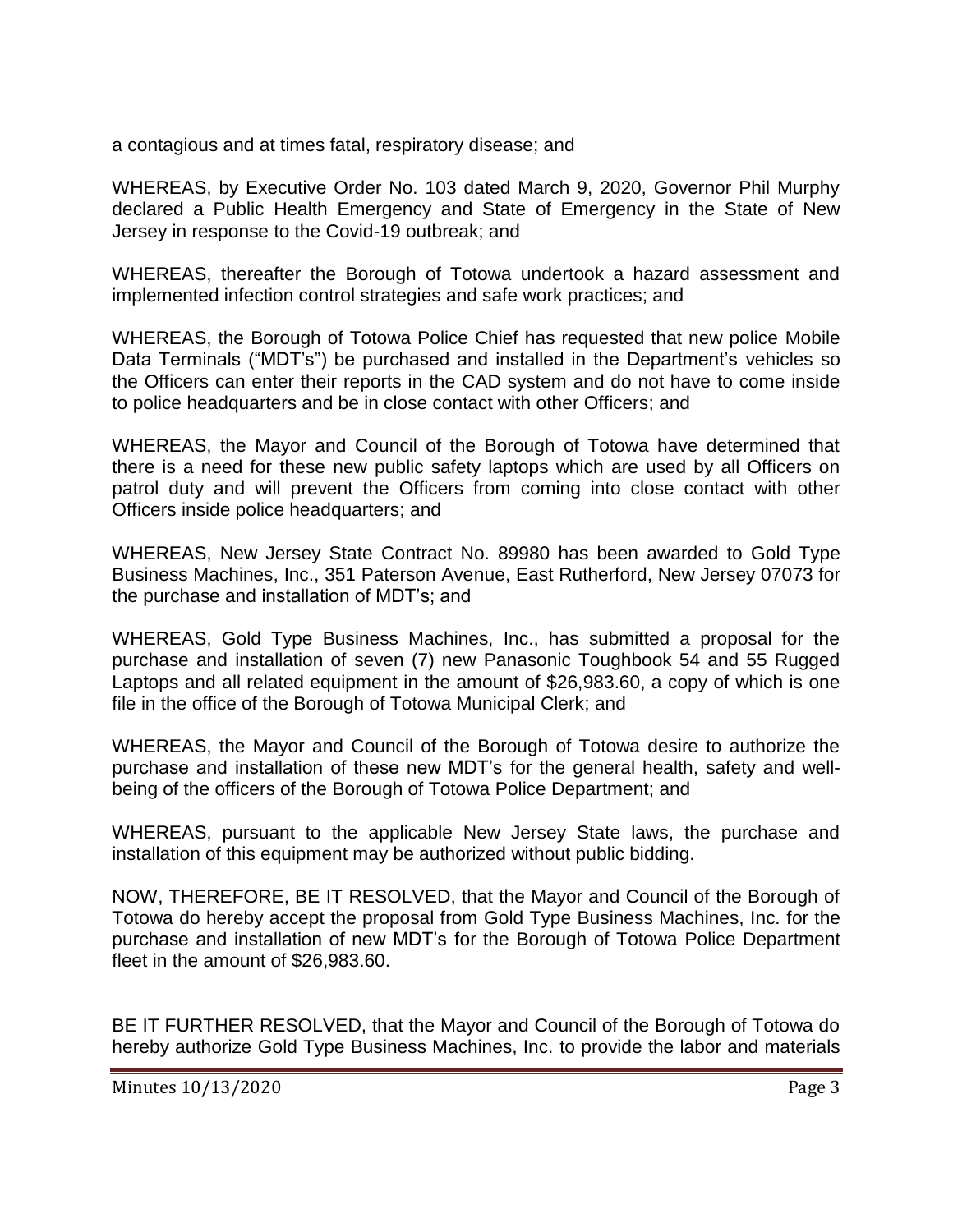for the installation of the new MDT's for the Borough of Totowa Police Department fleet.

There was a motion by Councilman D'Angelo, seconded by Councilman Capo to approve the fireman's application, the purchase of fireman's equipment and authorize a fireman's physical for Douglas Galka for Volunteer Fire Company No. 1. On roll call vote, all members of the Council present voted in the affirmative.

Upon the recommendation of the Committee, there was a motion by Councilman D'Angelo, seconded by Councilman Capo to appoint Lori Ann Badan as a School Crossing Guard. On roll call vote, all members of the Council present voted in the affirmative.

# MAYOR'S APPOINTMENT

#### I, Mayor John Coiro, with the advice and consent of the Council do hereby appoint Lori Ann Badan as a School Crossing Guard for a term of one (1) year expiring December 31, 2020.

There was a motion by Councilman D'Angelo, seconded by Councilman Capo to confirm the appointment. On roll call vote, all members of the Council present voted in the affirmative.

COMMITTEE ON PUBLIC WORKS:

There was a motion by Councilman Bucher, seconded by Councilwoman Palazzo to adopt the following Resolution Authorizing The Purchase And Delivery Of One Super Duty Universal 4X4 Truck With Spreader And Plow For The Department Of Public Works Fleet. On roll call vote, all members of the Council present voted in the affirmative.

# RESOLUTION NO. 115-2020

RESOLUTION AUTHORIZING THE PURCHASE AND DELIVERY OF ONE SUPER

Minutes 10/13/2020 Page 4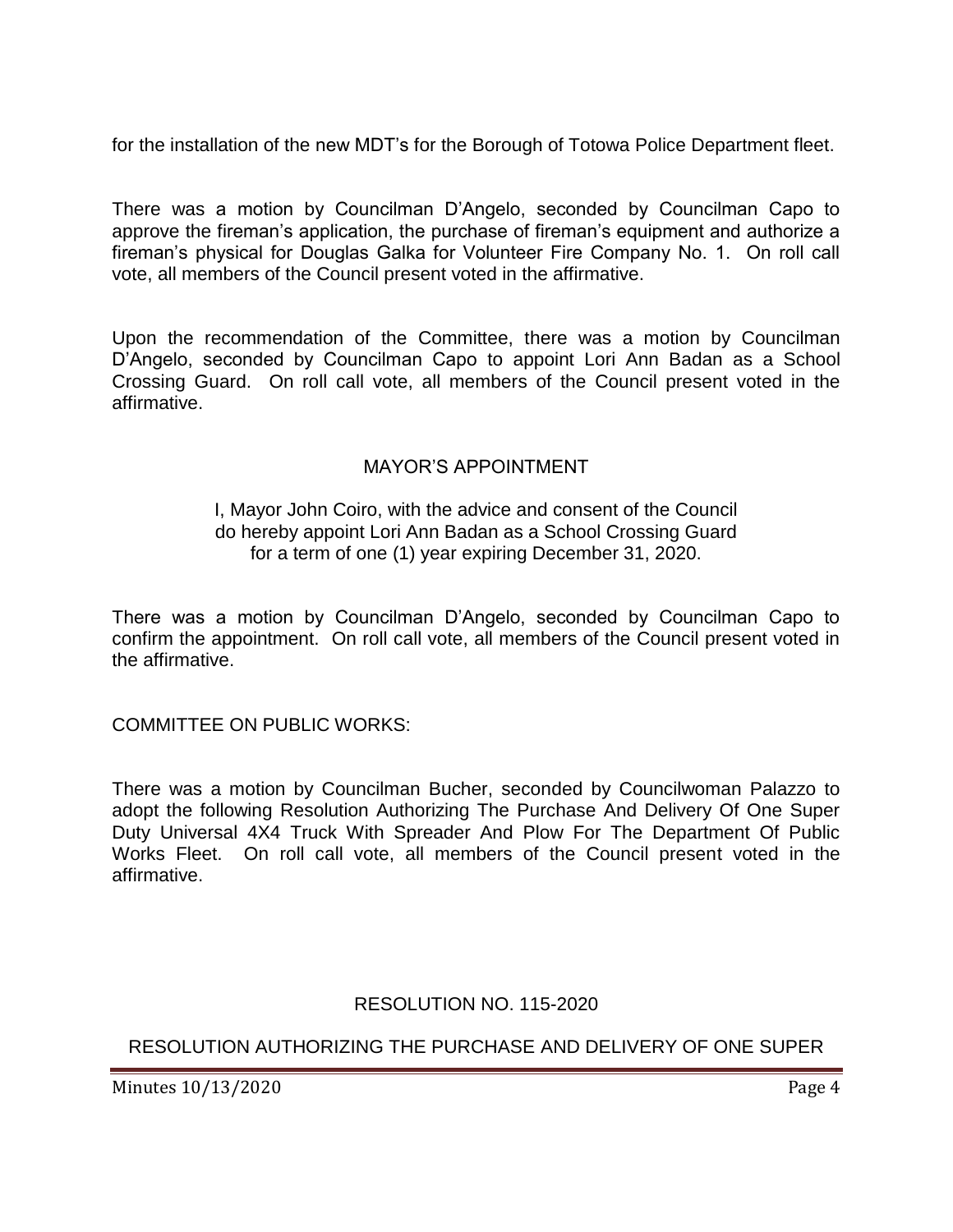### DUTY UNIVERSAL 4X4 TRUCK WITH SPREADER AND PLOW FOR THE DEPARTMENT OF PUBLIC WORKS FLEET

WHEREAS, the Borough of Totowa Department of Public Works ("DPW") Superintendent has requested the purchase of one Super Duty Universal 4x4 Truck with Spreader and Plow; and

WHEREAS, the Mayor and Council of the Borough of Totowa have determined that there is a need for this multi-function vehicle to be added to the DPW fleet; and

WHEREAS, the Mayor and Council of the Borough of Totowa desire to authorize the purchase and delivery of the Super Duty Universal 4x4 Truck with Spreader and Plow; and

WHEREAS, New Jersey State Contract No. 17-FLEET-00241 has been awarded to Route 23 Automall, 1301 Route 23, Butler, New Jersey 07405 for the purchase and delivery of Super Duty Universal 4x4 Trucks with Spreader and Plow and all related equipment; and

WHEREAS, Route 23 Automall has submitted a proposal for the purchase and delivery of one Super Duty Universal 4x4 Truck with Spreader and Plow in the amount of \$77,668.00, a copy of which is on file in the office of the Borough of Totowa Municipal Clerk; and

WHEREAS, pursuant to the applicable New Jersey State laws, the purchase of this vehicle may be authorized without public bidding.

NOW, THEREFORE, BE IT RESOLVED, that the Mayor and Council of the Borough of Totowa do hereby authorize the purchase and delivery of one Super Duty Universal 4x4 Truck with Spreader and Plow from Route 23 Automall in the amount of \$77,668.00.

BE IT FURTHER RESOLVED, that the Mayor and Municipal Council of the Borough of Totowa do hereby authorize the Municipal Clerk and DPW Superintendent to execute any and all instruments relating thereto.

A retirement letter was received from DPW Laborer Fred DeNude effective January 1, 2021. There was a motion by Councilman Bucher, seconded by Councilwoman Palazzo to accept his letter and wish him well in retirement. On roll call vote, all members of the Council present voted in the affirmative.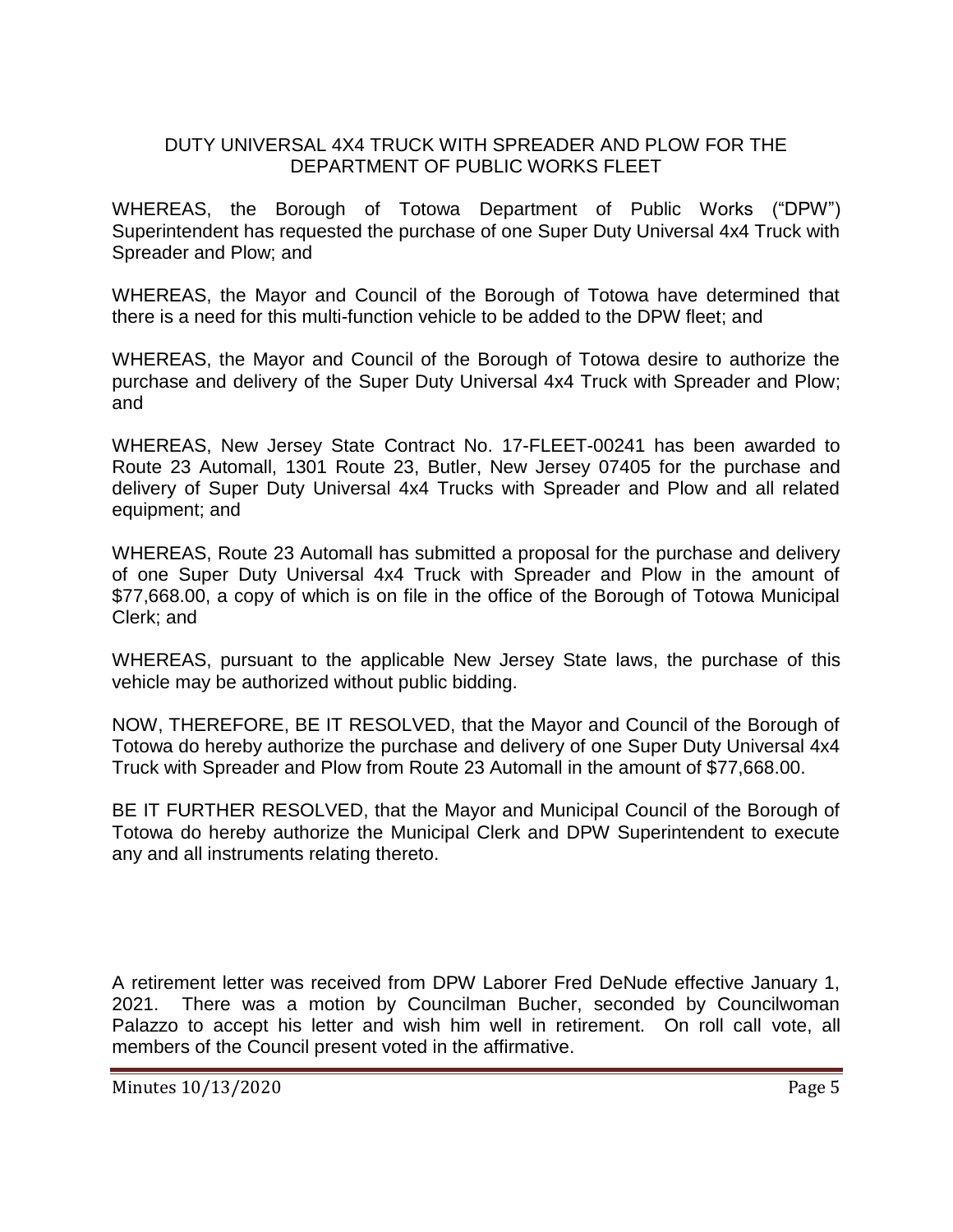# COMMITTEE ON ENGINEERING & PUBLIC PROPERTY:

There was a motion by Councilman Capo, seconded by Councilwoman Andriani to adopt the following Resolution Authorizing Repairs To The Fire Alarm System At The Municipal Complex. On roll call vote, all members of the Council present voted in the affirmative.

# RESOLUTION NO. 116-2020

### RESOLUTION AUTHORIZING REPAIRS TO THE FIRE ALARM SYSTEM AT THE MUNICIPAL COMPLEX

WHEREAS, the Borough of Totowa Municipal Clerk has advised that necessary repairs must be made to the fire alarm system at the Borough of Totowa Municipal Complex; and

WHEREAS, the Mayor and Council of the Borough of Totowa have determined that there is a need for these repairs to the fire alarm system for the safety and welfare of the municipal employees and visitors to the Borough of Totowa Municipal Complex; and

WHEREAS, The Educational Services Commission of New Jersey ("ESCNJ Co-op") has awarded Contract No. ESCNJ 17/18-59 to ACT, P.O. Box 596, 25 Ross Street, Wharton, New Jersey 07885 for alarm system repairs; and

WHEREAS, ACT has submitted a proposal dated October 6, 2020 to undertake the necessary repairs to the fire alarm system at the Borough of Totowa Municipal Complex in the amount of \$8,783.61, a copy of which is on file in the office in the Borough of Totowa Municipal Clerk; and

WHEREAS, the authorization of these services may be authorized without public bidding.

NOW, THEREFORE, BE IT RESOLVED, that the Mayor and Council of the Borough of Totowa do hereby authorize the necessary repairs to the fire alarm system at the Borough of Totowa Municipal Complex in the amount of \$8,783.61.

BE IT FURTHER RESOLVED, that the Mayor and Municipal Council of the Borough of

Minutes 10/13/2020 Page 6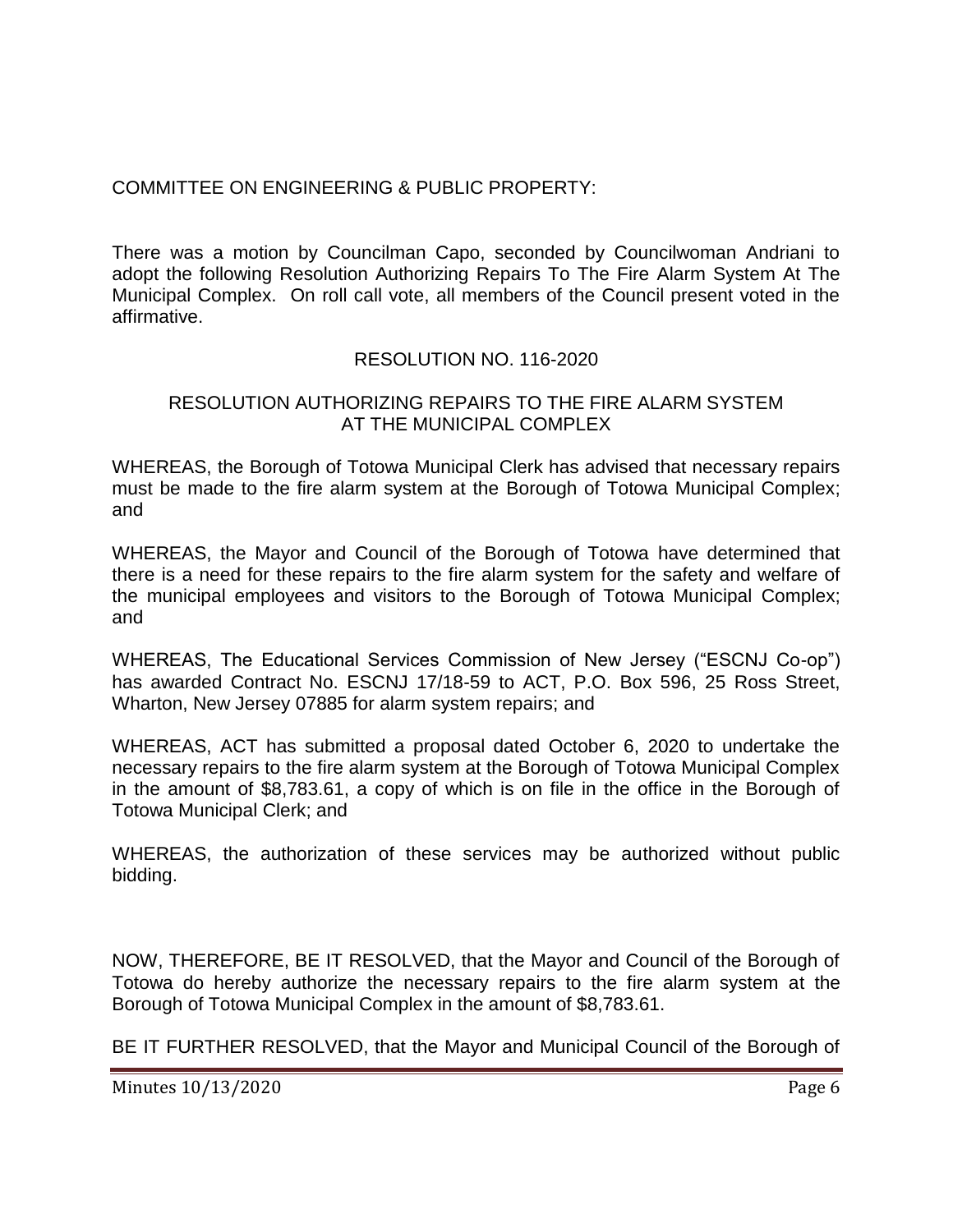Totowa do hereby authorize the Municipal Clerk to execute any and all instruments relating thereto.

A letter was received from Nurse Darlene Walsh requesting permission to use the Municipal Complex parking lots for drive-thru Flu Shots on Saturday, October 17, 2020 from 10:00 a.m. – 12:00 p.m. There was a motion by Councilman Capo, seconded by Councilwoman Andriani to grant permission. On roll call vote, all members of the Council present voted in the affirmative.

A letter was received from St. Michael's Marshals Law Enforcement Motorcycle Club requesting permission to use the Picnic Area at the PAL on Saturday, October 17, 2020 from 4:00 – 10:00 p.m. for their Annual Pasta Dinner. There was a motion by Councilman Capo, seconded by Councilwoman Andriani to grant permission. On roll call vote, all members of the Council present voted in the affirmative.

COMMITTEE ON LIAISON & INSPECTION:

There was no report.

COMMITTEE ON LEGISLATION & ORDINANCES:

There was a motion by Councilwoman Palazzo, seconded by Councilman Picarelli to approve the Application to Amend Raffle License Application No. 2181 for the Brookdale HSA cancelling the raffle scheduled for March 26, 2020 due to Covid-19. On roll call vote, all members of the Council present voted in the affirmative.

There was a motion by Councilwoman Palazzo, seconded by Councilman Picarelli to approve the Application to Amend Raffle License Application No. 2195 for the St. Joseph's Home for the Elderly of the Little Sisters of the Poor cancelling the raffle scheduled for April 2, 2020 due to Covid-19. On roll call vote, all members of the Council present voted in the affirmative.